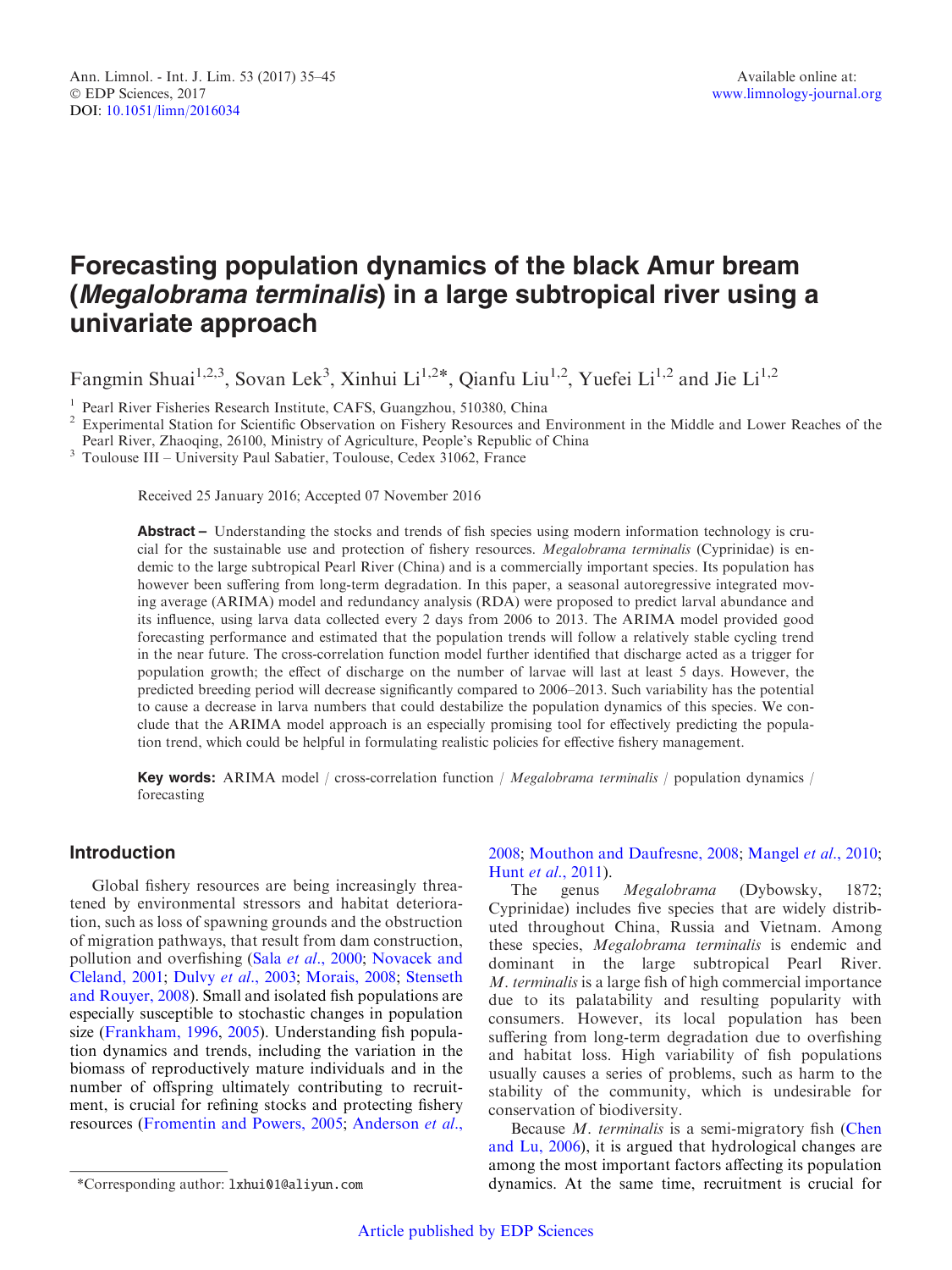

Fig. 1. Location of the Pearl River watersheds in southern China. The circles mark the spawning grounds of the M. terminalis. The star marks the site of larvae collection. The elongated rectangular marks indicate the sites of large dams (with capacity  $> 10000 \text{ kW}$ ).

population survival, and spawning by riverine fish depends on specific flow events [\(Jobling, 1995;](#page-8-0) Probst et al[., 2009\)](#page-9-0). The degree of variability in the flow regime is likely to drive fish reproductive strategies at various temporal and spatial scales [\(Humphries](#page-8-0) et al., 1999; [Humphries and](#page-8-0) [Lakel, 2000\)](#page-8-0), thereby affecting fish population dynamics. Since fish larval abundance and species composition largely reflect the population and dynamics of the adult fish, if the species identification has been established then larval sampling surveys are a more effective method of obtaining information on the population compared with the analysis of the adult fish [\(Koslow](#page-9-0) et al., 2011; [Sassa](#page-9-0) [and Hirota, 2013](#page-9-0)). In particular, larval abundance can lead to shifts in the community structure and changes in species interactions ([Copp, 1993](#page-8-0); Copp et al[., 2010\)](#page-8-0). Important basic notions, such as population dynamics and the mechanisms resulting from these dynamics in this species, such as how discharge affects its population, have thus far not been investigated, despite its ecological and economic significance in the Pearl River.

Therefore, there is a great need to understand the stocks and population dynamics of M. terminalis. The purpose of this study was to: (a) identify the status of M. terminalis represented by the sequence of observations in the Pearl River; (b) identify the factors affecting population variability; and (c) describe future trends in this species to achieve early management knowledge by advanced mathematical methods.

# Materials and methods

## Study area

Our study area was located in a traditional larval collecting zone of the Zhaoqing section  $(23^{\circ}2'40'')$ N,  $112^{\circ}27'5''$ E), of the Pearl River, the longest in southern China ( $\approx$  2400 km). The mean annual discharge can reach  $3.3 \times 10^{11}$  m<sup>3</sup>, with high flow in the summer and low flow in the winter. The spawning grounds of  $M$ . terminalis are distributed in the middle reaches of the Xijiang River (Fig. 1). The Zhaoqing section represents the only pathway for M. terminalis larvae to enter the Pearl River Delta network (Tan *et al.*, 2010).

### Study species

M. terminalis (Richardson, 1846) is a dominant species and a typical migratory fish of the Pearl River and its tributaries, with individual development occurring in the middle and lower reaches of the river. Fish migrate to their fixed spawning grounds (approximately 150 km away from their living area) after reaching sexual maturity at the age of 2 for males and 3 years for females. They congregate for spawning and lay their sticky eggs on the sand and rocks (Feng et al[., 1986](#page-8-0)).

#### Data collection

Fish larva samples were collected from the study site from January 2006 to December 2013 using a drift net with a rectangular mouth in the form of an iron frame loop  $(1.0 \text{ m.L}^{-1}$  and 1.5 m.W<sup>-1</sup>) fitted with a rectangular pyramid net  $(0.8 \text{ m.L}^{-1} \times 0.4 \text{ m.W}^{-1} \times 0.4 \text{ m.D}^{-1})$ ; 0.5 mm mesh) and a filter collection bucket. A flow meter was mounted on the mouth of the net to estimate the volume of water filtered, and thus to calculate larval density. Daily hydrological data of discharge for the period were provided by the Pearl River Water Conservancy Commission and were used to analyse the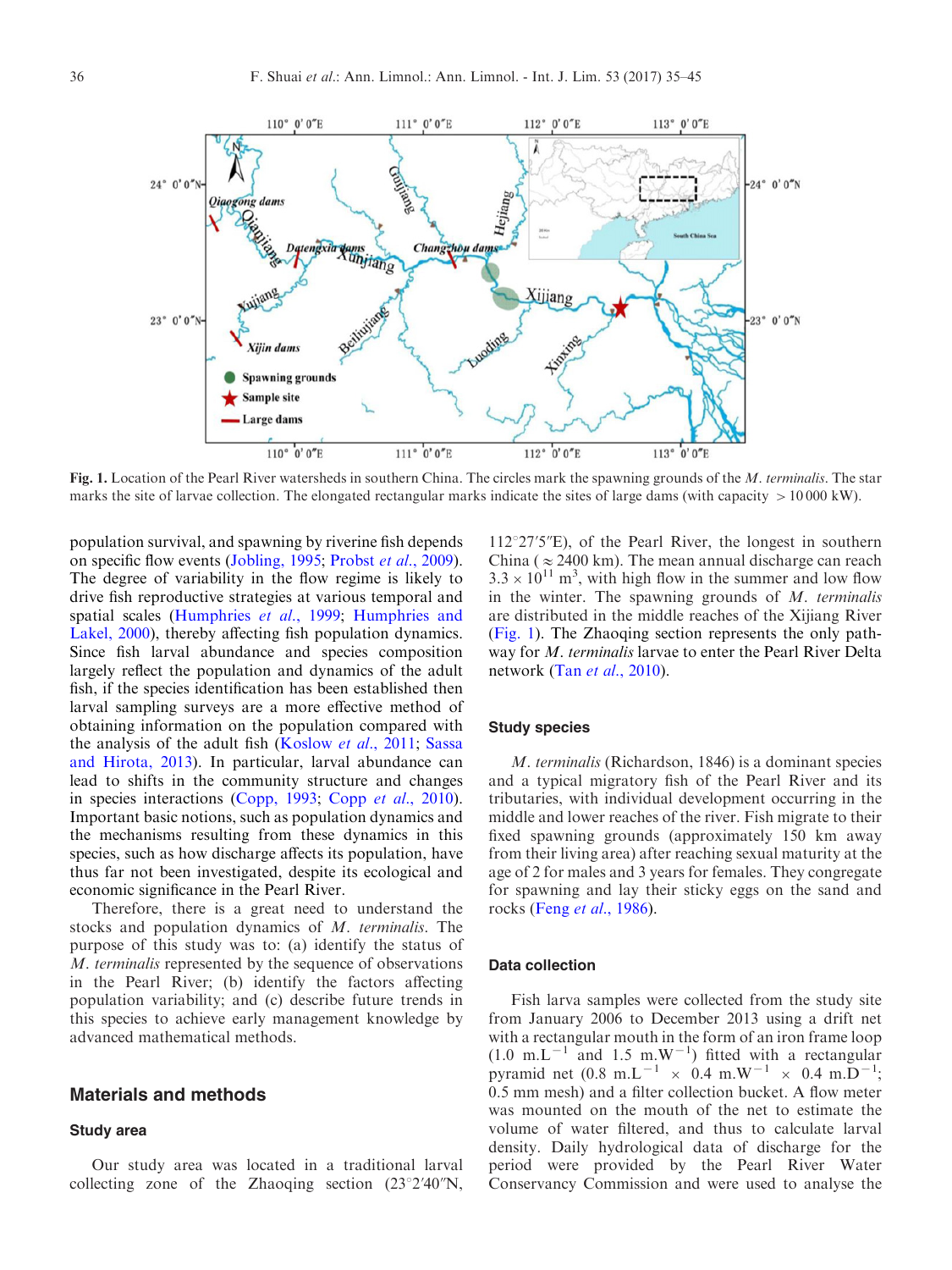influence of hydrology on the occurrence of M. terminalis larvae in the river. Each year of the study, samples were collected three times a day (06:00–08:00, 13:00–15:00, 19:00–21:00), every other day. Upon collection, larvae were immediately fixed in 5% formalin and later identified to the species level. The relative positions of the dorsal and anal fins, spines and fin rays, as well as vertebra counts were used to identify fish larvae.

Data concerning discharge and temperature were provided by the Pearl River Water Conservancy Commission. Atmospheric pressure and precipitation were collected from http://www.weatheronline.co. The chemical oxygen demand (COD), NH<sub>3</sub>-N, dissolved oxygen (DO) and pH were provided by the China National Environmental Monitoring Centre. All environment data were organized on a 2-day basis to match the larval collecting time.

The breeding period was defined as the interval of days between the first breeding day and the last breeding day in a given year. The date of maximum yield was defined as the date at which the most larvae were collected each year. In this study, we used the Spearman's rank correlation to test the breeding period changes and the accumulated daily discharge difference changes in these years. To obtain information about the population status of M. terminalis in the community, the entire catch collected by drift nets, shrimp pots and angling in the Zhaoqing section of the Pearl River every month between 2009 and 2013 was examined. All fish were identified and measured for total body length and weight, and gonad stage was also recorded.

#### Data analysis

### Redundancy analysis (RDA)

RDA is widely used by ecologists and combines regression and principal component analysis (PCA). It can be used to model the relationship between the response variables and explanatory variables by means of multiple linear regressions (MLRs) and eigenvalue decomposition of fitted values [\(Makarenkov and Legendre, 2002](#page-9-0); [Angeler](#page-8-0) et al[., 2009\)](#page-8-0). It extends MLR by allowing regression of multiple response variables on multiple explanatory variables and consistently outperformed the other statistical tests using all data [\(Legendre and Legendre, 2012\)](#page-9-0). ANOVA permutation tests (replicated randomly 1000 times) were performed to evaluate the model's performance and significance of constraints. In this study, RDA was applied to determine how environmental variables affect the occurrence pattern and to find out which environmental variables were most related to species occurrence, based on abundance.

In this study, RDA analysis was applied to determine how environmental variables affect the abundance of M. terminalis larvae and to find out which environmental variables were most related to spawning based on abundance. Before analysis, larval data were subjected to

Hellinger pre-transformation procedures and the environment data were  $log_e(v+1)$  transformed ([Legendre and](#page-9-0) [Gallagher, 2001](#page-9-0)).

#### Time-series analyses

To determine whether the number of larvae and their variation was affected by river discharge, the crosscorrelation function (CCF) was used to compute how discharge affects the abundance of larvae over a range of time lags. The CCF quantifies the degree of similarity or correlation between two time-series as a function of the time shift (i.e., the delay or "lag") between the two timeseries. The CCF has been widely used in the analysis of multivariate and spatial time-series and proven useful when analysing complex non-linear dynamics ([Paradis](#page-9-0) et al[., 2000](#page-9-0)). In the relationship between two time-series  $(y_t$  and  $x_t$ ), the series  $y_t$  may be related to past lags of the x-series. The CCF is helpful for identifying lags of the x-variable that might be useful predictors of  $v_t$ . In our analysis process, CCF is defined as the set of sample correlations between  $x_t + h$  and  $y_t$  for  $h = 0, \pm 1, \pm 2, \pm 3,$ and so on. A negative value for  $h$  is a correlation between the x-variable at a time before t and the y-variable at time t. When one or more  $x_t + h$ , with h positive, are predictors of  $y_t$  it is sometimes said that x lags y ([Chatfield,](#page-8-0) [2000\)](#page-8-0).

In this study, the x-variable is the discharge data and the y-variable is the fish larva data. Data were  $log_e(v+1)$ transformed before analysis [\(Legendre and Gallagher,](#page-9-0) [2001\)](#page-9-0). We filled in some missing values (during bad weather days when no samples were taken) by interpolation Fourier transformation before analysis.

### Seasonal ARIMA models

The complexity and non-linearity of increasingly available ecological data requires modern analytical approaches and statistical tools that can accurately analyse the behaviour of fish population dynamics, resulting in increasing applications of univariate autoregressive integrated moving average (ARIMA) models ([Chatfield, 2000](#page-8-0); Box et al[., 2013\)](#page-8-0). ARIMA models have been successfully applied in fishery science for decades ([Georgakarakos](#page-8-0) et al., 2002, [2006;](#page-8-0) [Vilizzi and Copp, 2005](#page-9-0); [Koutroumanidis](#page-9-0) et al., 2006; [Tsitsika](#page-9-0) et al., 2007; [Manjarres-Martinez](#page-9-0) et al., 2010). These efficient models can provide accurate operational forecasts of annual commercial catches ([Gutierrez-Estrada](#page-8-0) et al., 2007; [Kim](#page-8-0) et al[., 2015\)](#page-8-0) and have become an important tool for forecasting fish populations. Furthermore, the estimate helps to alert managers to fluctuating values for a target species, enabling the formulation of realistic policies for effective fishery management (Jeong *et al.*, 2008).

The influenza time-series that we analysed in this study is characterized by a strong autocorrelation, a property that commonly violates ordinary linear regression. Thus, in order to account for the autocorrelation behaviour, we employed a class of time-series technique namely ARIMA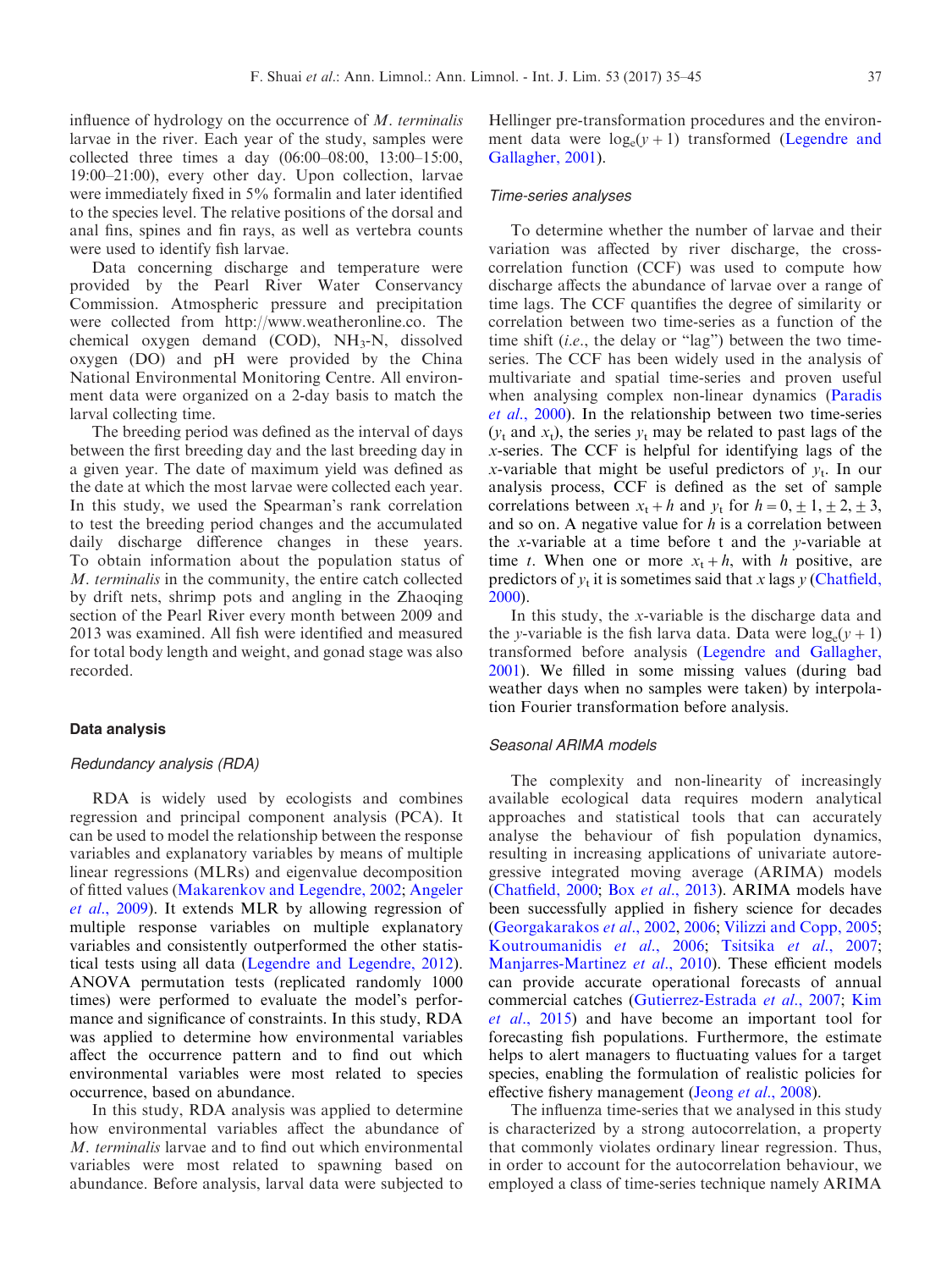<span id="page-3-0"></span>([Koutroumanidis](#page-9-0) et al., 2006; [Tsitsika](#page-9-0) et al., 2007). ARIMA models are the most general class of models for forecasting a time-series. An ARIMA model can be viewed as a "filter" that tries to separate the signal from the noise, and the signal is then extrapolated into the future to obtain forecasts. ARIMA is based on the assumption that the response series is stationary, i.e. the mean and variances of the series are independent of time. Stationarity can be achieved by differencing the series, or transforming the variable so as to stabilize the variance or mean. In our analysis, we took the logarithmic transformation to reduce the variances of the fish larvae time-series, and subsequently differenced the series until it was stationary. Once the response series was stationary, we examined the autocorrelation function (ACF) and partial autocorrelation function (PACF) to determine the initial autoregressive (AR) and moving average (MA) order ([Zhang, 2003;](#page-10-0) Box et al[., 2013\)](#page-8-0). An ARIMA model is notated as ARIMA( $p,d,q$ ), where p indicates the AR order, d is the value of differencing orders, and  $q$  the MA order ([Box](#page-8-0) et al[., 2013;](#page-8-0) Yu et al[., 2014\)](#page-10-0).

Because the abundance of fish larvae presents obvious seasonality with high abundances in summer in the Pearl River, a seasonal ARIMA model was formed by including additional seasonal terms. Seasonal ARIMA models are referred to as  $ARIMA(p,d,q)(P,D,Q)_{m}$  where P, D and Q indicate the seasonal order of AR, differencing, and MA, respectively (Yu et al[., 2014](#page-10-0)).

In this study, we converted all data to weekly timeseries to forecast population trends, the seasonality period in our study was 52. We filled in some missing values (no sampling during very bad weather days) by interpolation Fourier transformation before analysis. We selected the appropriate prediction model based on the ACF and PACF, as well as the smallest Akaike's information criterion (AIC) value.

All analyses were performed using R Statistical Software ([R Development Core Team, 2011](#page-9-0)).

# **Results**

#### Status of M. terminalis in the community

Based on the catch data from 238 different fishing vessels between 2009 and 2013, a total 1471 individuals were collected, comprising 45 taxa representing 13 families and eight orders. M. terminalis was present in 177 catches. This revealed that M. terminalis was the most dominant species in the fish community at our study site (Table 1).

#### Reproductive characteristics

Based on the data collected between 2006 and 2013, the spawning period of M. terminalis in the Pearl River extended from April to October (Fig. 2). The earliest occurrence of larva was on March 31, 2006 and the latest was on November 1, 2007. The breeding period decreased Table 1. The 20 most dominant species in the middle and lower reaches of the Pearl River.

|                             | Abundance     |           |  |
|-----------------------------|---------------|-----------|--|
| Taxon/species               | (individuals) | Frequency |  |
| Cypriniformes               |               |           |  |
| Cyprinidae                  |               |           |  |
| Megalobrama terminalis      | 1471          | 177       |  |
| Squaliobarbus curriculus    | 1162          | 96        |  |
| Cirrhina moitorella         | 909           | 106       |  |
| Cyprinus carpio             | 96            | 47        |  |
| Hmiculter leucisxulus       | 701           | 26        |  |
| Hypophthalmichthys molitrix | 85            | 36        |  |
| Parabramis pekinensis       | 100           | 40        |  |
| Xenocypris davidi           | 223           | 25        |  |
| Ctenopharyngodon idellus    | 77            | 21        |  |
| Erythroculter recurviceps   | 48            | 24        |  |
| Aristichthys nobilis        | 12            | 10        |  |
| Elopichthys bambusa         | 6             | 5         |  |
| Megalobrama amblycephala    | 15            | 10        |  |
| Squalidus argentatus        | 31            | 6         |  |
| Siluriform                  |               |           |  |
| Bagridae                    |               |           |  |
| Pelteobagrus fulvidraco     | 237           | 51        |  |
| Clupeiformes                |               |           |  |
| Clupeidae                   |               |           |  |
| Clupanodon thrissa          | 126           | 12        |  |
| Perciformes                 |               |           |  |
| Serranidae                  |               |           |  |
| Lateolabrax japonicus       | 28            | 16        |  |
| Siluriformes                |               |           |  |
| Bagridae                    |               |           |  |
| Mystus guttatus             | 35            | 15        |  |
| Pelteobagrus vachelli       | 36            | 7         |  |
| Clupeiformes                |               |           |  |
| Konosirus punctatus         | 78            | 4         |  |

Note: Clupanodon thrissa and Konosirus punctatus are estuarine fishes. Frequency  $=$  times present in the catches.



Fig. 2. Breeding characteristics of M. terminalis in the Pearl River. The colours represent different abundances.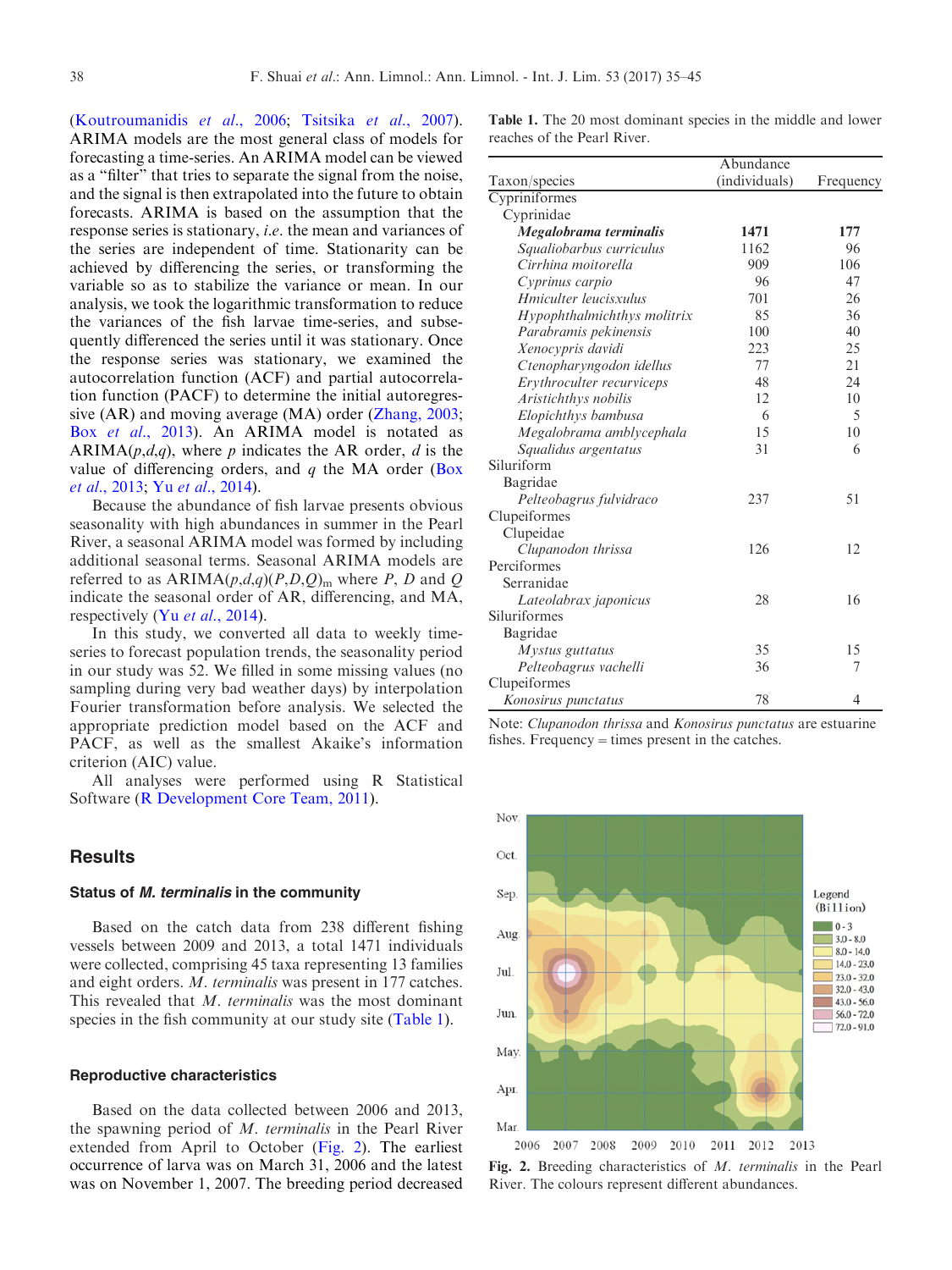

Fig. 3. Redundancy analysis triplot of the Hellinger-transformed M. terminalis larvae abundance data constrained by environmental variables, scaling 2. Green triangles are the samples. Environmental variable scores are represented by blue arrows. The red symbol is the M. terminalis.

significantly from 2006 to 2013 (Spearman's  $\rho$ , one-tailed,  $P < 0.01$ ). The time of the spawning peak occurred earlier and earlier (Spearman's  $\rho$ , one-tailed,  $P < 0.01$ ). The maximum number of larvae was collected in July 2007 during our study period. The peak in  $M$ . terminalis spawning occurred between June and August, accounting for 80% of the annual spawning total. However, the peak time tended to advance year to year [\(Fig. 2\)](#page-3-0).

## Relations between M. terminalis abundance and environmental factors

The RDA model, which is a direct gradient analysis technique, summarizes the linear relationships between the abundance of M. terminalis larvae and environmental factors (Fig. 3). The combined effect of the first two canonical axes explains 87.7% of the total variance of the data. The P value (ANOVA test) of the first two canonical axes was sufficiently low to denote a good sample separation along the axis. The scaling 2 triplot showed that discharge, precipitation and temperature were highly correlated with each other, and negatively associated with pressure and  $NH<sub>3</sub>-N$ . They had important roles in the occurrence of the M. terminalis along the RDA1 axis, which accounts for 76% of the total variance. The second axis has only one characteristic variable, i.e. pressure, which shows some contribution to this axis ([Table 2\)](#page-5-0).

Using the stepwise procedure, we selected the best explanatory variables whose partial contribution optimally explains the largest portion of the variance of the response data by selecting the highest  $R^2$  if that variable is also significant (permutation test) at a preselected significance level. Results show that discharge, precipitation and temperature explain the largest portion of variance. These three variables highly autocorrelated to each other. We therefore selected discharge as the best explanatory

variable for the abundance of M. terminalis larvae and this was used in the next analysis.

## Influence of hydrological conditions on abundance of larvae

We calculated the CCF of the hydrological data and the M. terminalis larvae data and found a significant positive correlation between them, over the course of the study ([Fig. 4](#page-5-0)). A negative value for h means that there is a correlation between the discharge-variable at a time before t and the larvae-variable at time t, i.e. the discharge series leads the amount of *M. terminalis* larvae series. They are significantly positively correlated at the lag time from 0 to 4, and the correlation between them gradually decreases with increasing lag time ([Fig. 4\)](#page-5-0). This indicated that the discharge not only greatly affects the correlation between the amounts of larvae with the same day, but also affects that of the amount with the day after, or even a few days after. The discharge acted as a trigger, and the amount of larvae was a response to the discharge.

#### Forecasting population dynamics

The *M. terminalis* data are not stationary and present a high degree of seasonality (augmented Dickey–Fuller test,  $P > 0.05$ ). The series was therefore decomposed into the trend effect, seasonal effects and random variability. There appears to be a slight downwards trend in the abundance of larvae over the years. There is a recurring pattern and steady seasonality within each year (i.e., highest abundance occurs during the summer months, with a minor peak in autumn). Although some stochastic processes add to the seasonal cycle, the irregular errors are a stochastic process and their distribution fluctuates around zero.

We set up a suitable prediction model based on the ACF and PACF. The significant spike at lag 1 in the ACF suggests a regression AR(1) component. A significant spike at lag 2 in the PACF, indicating an additional non-seasonal term MA(2) component, needs to be included in the model. Combining the AIC value, we selected ARIMA $(1,1,2)(0,1,1)_{52}$  as our prediction model.

Forecasts from the model for the next 6 years are shown in [Figure 5](#page-6-0). We found that the abundance of larvae changed markedly year by year. Years 2015 and 2018 would have a high value, meaning that there will be high abundance of M. terminalis larvae during these 2 years. 2016 and 2019 will have low abundance. However, the abundance of larvae shows periodic and inter-annual variability. Periodic occurrence with high larval abundance may be every 3 years [\(Fig. 5\)](#page-6-0). Overall, M. terminalis resources should remain in a stable cycling state in the near future, and this is very important for fishery resource protection and aquatic ecosystem balance. However, the predicted time of the most intense spawning will occur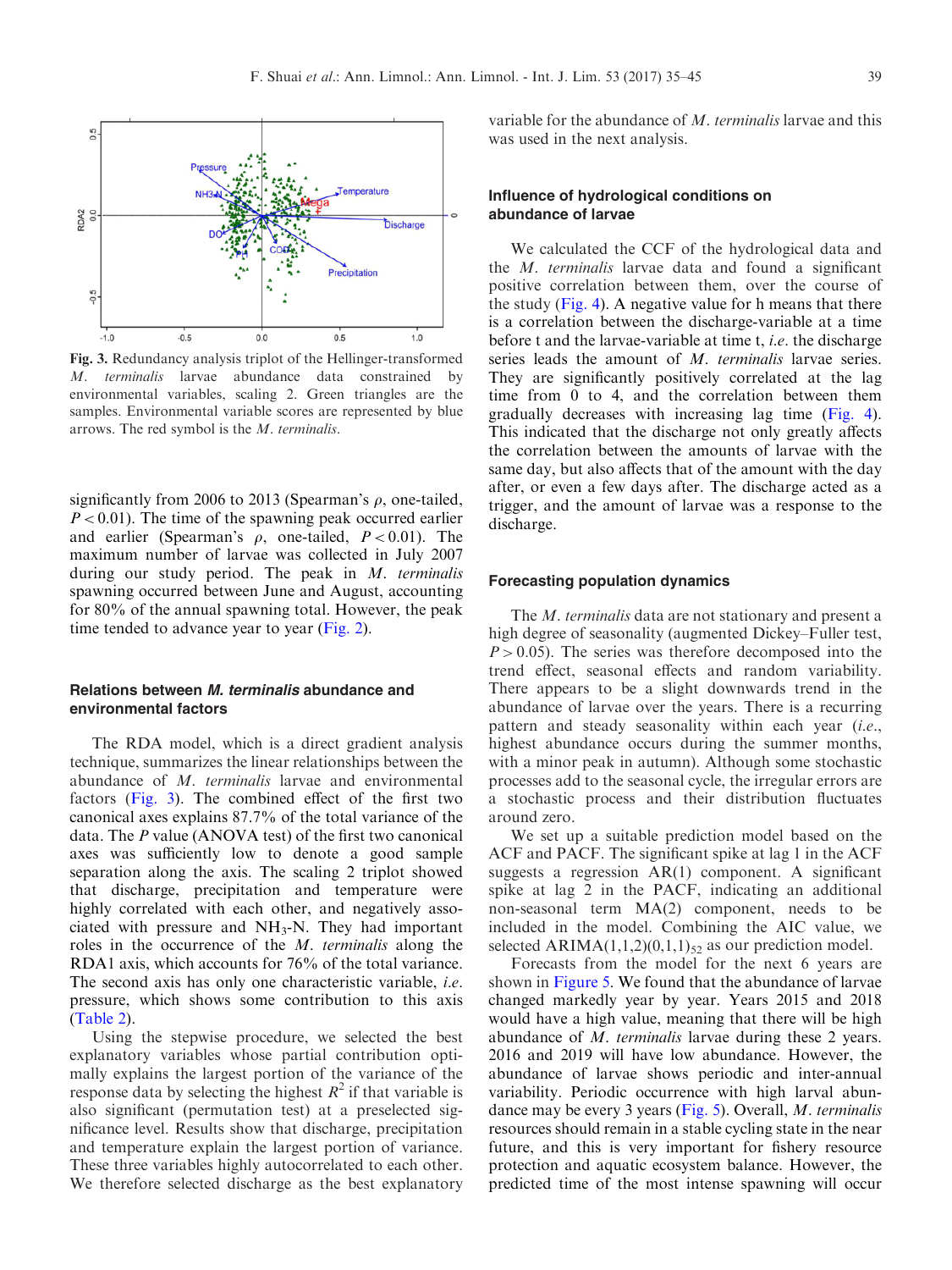|                       | RDA1       | RDA <sub>2</sub> | RDA3      | RDA4      | RDA5      | RDA6      |
|-----------------------|------------|------------------|-----------|-----------|-----------|-----------|
| F                     | 79.2613    | 24.3152          | 9.6522    | 3.8576    | 1.5624    | 0.8338    |
| P value               | $0.001***$ | $0.009*$         | 0.135     | 0.267     | 0.529     | 0.687     |
| Eigenvalue            | 0.2637     | 0.0671           | 0.0325    | 0.0029    | 0.0021    | 0.0016    |
| Proportion explained  | 0.6937     | 0.1947           | 0.0672    | 0.0131    | 0.0103    | 0.0082    |
| Cumulative proportion | 0.6937     | 0.8884           | 0.9556    | 0.9687    | 0.9890    | 0.9972    |
| Discharge             | 0.8237     | $-0.1876$        | $-0.1026$ | $-0.0839$ | $-0.0218$ | $-0.0174$ |
| Precipitation         | 0.7347     | $-0.4328$        | $-0.3265$ | $-0.1432$ | 0.1762    | $-0.0831$ |
| Temperature           | 0.6531     | 0.3236           | 0.1782    | 0.2581    | 0.1037    | 0.0826    |
| Pressure              | $-0.6237$  | 0.3628           | $-0.2368$ | 0.1137    | 0.0892    | 0.0238    |
| NH3.N                 | $-0.5318$  | 0.3361           | $-0.3217$ | 0.1312    | 0.0539    | 0.0215    |
| D <sub>O</sub>        | $-0.4037$  | $-0.2679$        | 0.1615    | 0.0732    | 0.0682    | 0.0107    |
| pН                    | $-0.3871$  | $-0.4138$        | 0.2162    | 0.1785    | 0.0539    | 0.0361    |
| <b>COD</b>            | 0.3217     | $-0.1359$        | $-0.0625$ | $-0.0317$ | $-0.0128$ | 0.0063    |

<span id="page-5-0"></span>Table 2. Summary of the RDA analysis.

\*\* $P < 0.005$ ; \*\*\* $P < 0.001$ .



Fig. 4. The cross-correlations of lagged scatter plots between discharge  $(t+h)$  and the abundance of M. terminalis (t). In each plot, M. terminalis is on the vertical and a past lag of discharge is on the horizontal. Cross-correlation values are given on each plot and the prediction as a red line. A negative value for h is a correlation between the discharge at a time before  $t$  and the larvae at time  $t$ . The most dominant cross-correlations occur when  $h=0$ .

earlier each year (Spearman's  $\rho$ , one-tailed,  $P < 0.01$ ) ([Fig. 6](#page-6-0)). In addition, the duration of the breeding period will decrease significantly compared to 2006–2013 (one-way ANOVA,  $P < 0.05$ ).

the forecast errors exhibit a normal distribution, all of which shows that the model works fairly well.

The residuals for the fitted model and the forecast errors are shown in [Figure 7](#page-7-0). Nearly all the spikes are within the significance limits, and as a result the residuals appear to be white noise. A Ljung–Box test also shows that the residuals have no remaining autocorrelations, and

## **Discussion**

Understanding population dynamics and identifying the importance of environmental factors in the regulation of animal populations is a central issue in ecology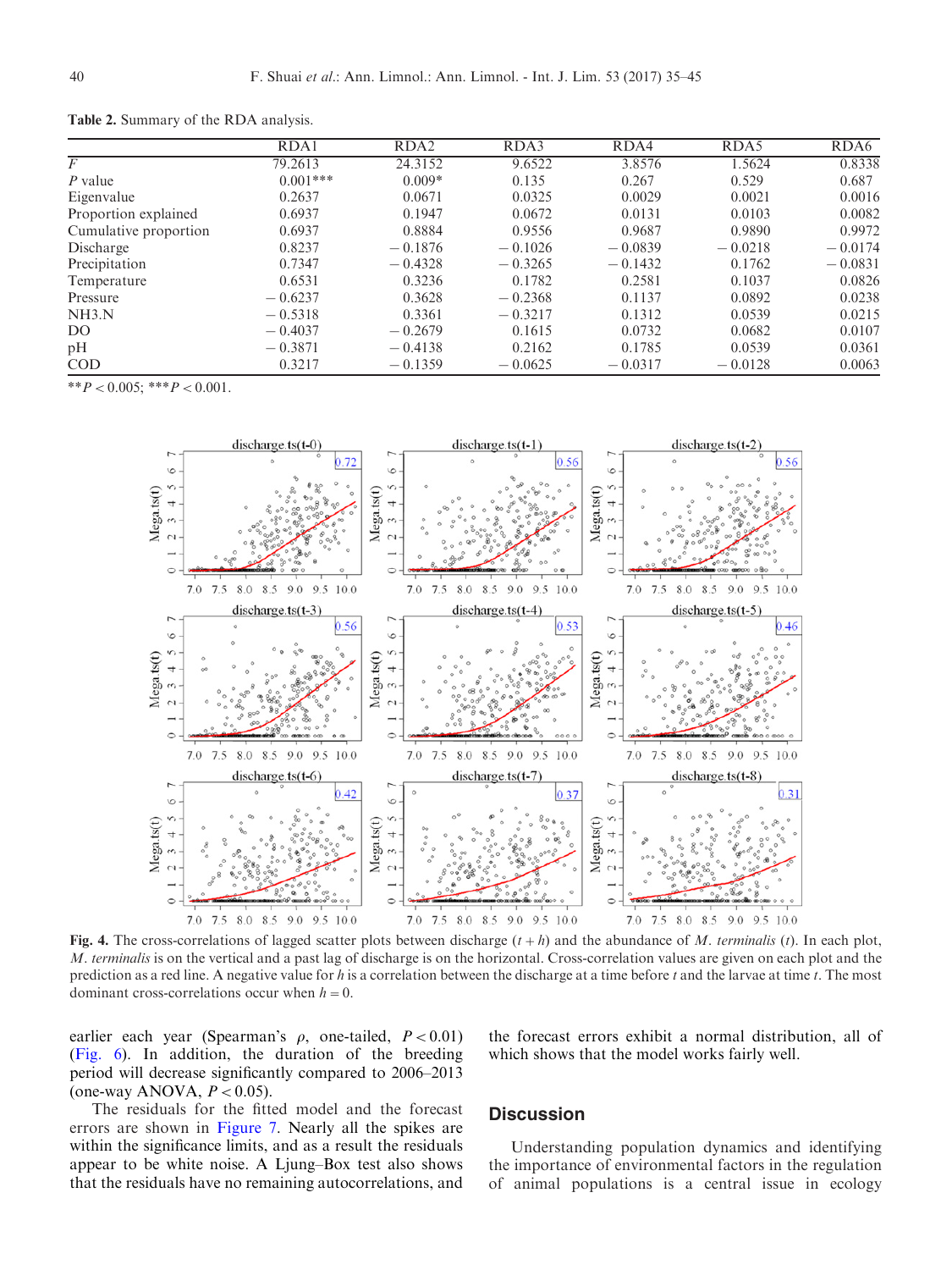<span id="page-6-0"></span>

Fig. 5. Forecasts for M. terminalis larval abundance from 2014 to 2019. The bright blue line is the forecast, the dark grey and light grey areas are 80 and 95% confidence areas, respectively.



Fig. 6. The days on which the maximum number of larvae occurred. The left side of the dotted line is the actual data collection, and the right side are predicted data.

([Mougeot](#page-9-0) et al., 2003; Ozgul et al[., 2010](#page-9-0); [Mullowney](#page-9-0) et al., [2014](#page-9-0)), and is also of particular significance in the case of fishery resources. Perhaps no question in population biology has generated more attention and debate over the past century than why populations fluctuate. The question remains relevant today because the causes of fluctuations have important implications for the management and conservation of natural resources ([Shelton and Mangel,](#page-9-0) [2011](#page-9-0)). M. terminalis is a very important commercial fish in the Pearl River, and understanding the population dynamics of the species is crucial to both resource protection and utilization.

Our results show that the M. terminalis population will follow a relatively stable cycling trend in the coming years, under current environmental conditions. This is very important for fishery resource protection and aquatic ecosystem balance. This trend is mainly attributed to the implementation of fishing moratoria and laws protecting spawning grounds. Laws are crucial for stock recovery of species. A fishing moratorium was implemented for the first time in the Pearl River on April 1, 2011. Fishermen were not allowed to fish for M. terminalis during the spawning season. In addition, laws protect the spawning grounds in Zhaoqing and Qingpitong, two important sections of the Xijiang River. This has resulted in a decline in catch rates. However, the predicted time of the most intense spawning will occur earlier each year, and the length of the breeding period will decrease significantly

compared to 2006–2013. Such variability has the potential to cause a decrease in larva numbers, which could destabilize the population dynamics of this species.

Existing research shows that temperature is crucial for fish breeding [\(Anguis and Canavate, 2005\)](#page-8-0) and has a great influence on population dynamics [\(Martins](#page-9-0) et al., 2012) since temperature will stimulate the gonads ( $C$ rossin et al., [2008;](#page-8-0) [Fincham](#page-8-0) et al., 2013). These findings are consistent with our results. M. terminalis larval occurrence was mainly affected by discharge, precipitation and temperature in the Pearl River. The reproduction of the riverine fishes is linked to specific flow events and flood pulses, which appear to trigger spawning ([Humphries](#page-8-0) *et al.*, 1999). Hydrological changes are among the most important factors affecting regeneration and reproduction of fish populations, especially for fish with drifting eggs. Some species, such as bream, lay their sticky eggs on the sand and rocks. They require specific complex hydrogeological conditions that will facilitate adherence of eggs.

Our results also show that discharge acted as a trigger that greatly impacted the abundance of  $M$ . terminalis larvae. The effect of discharge on the amount of larvae will last at least 5 days. This may be due to the specific spawning habitat requirements of M. terminalis [\(Feng](#page-8-0)) et al[., 1986;](#page-8-0) [Scheidegger and Bain, 1995;](#page-9-0) [Merigoux and](#page-9-0) [Ponton, 1999](#page-9-0); [Humphries and Lakel, 2000\)](#page-8-0). After fertilization, they need the flood to drive rolling from upstream to downstream, and to prevent the eggs from being buried by mud. During the process of rolling, eggs develop into larvae. The earliest day of the flood advances year by year, this is consistent with the fact that the time of most intense spawning will occur earlier and earlier (Pearson's correlation, one-tailed,  $P < 0.05$ ). This was potentially induced by the construction of dams in the upstream reaches of the Pearl River, such as the Changzhou Dam. This has the potential to cause a decrease in larva numbers that could destabilize the population dynamics of this species. Their period of high larval occurrence may be every 3 years, but from 2007 to 2012, a 5-year period occurred because of the construction of the Changzhou Dam in 2007. M. terminalis needs several years to adjust to these dams. Most economically important fish species in the Pearl River are affected by inter-annual discharge variability (Tan et al[., 2010](#page-9-0)).

There is evidence that quantifiable relationships exist between hydrology and density of young fish: high flow before and during spawning were positively correlated with recruitment (Unfer et al[., 2011;](#page-9-0) [Vilizzi, 2012\)](#page-9-0). River regulation typically leads to a reduction in fishery resources and the diversity of fish communities ([Pringle](#page-9-0) et al[., 2000](#page-9-0); [Gehrke and Harris, 2001;](#page-8-0) Hu et al[., 2008](#page-8-0); [Bice](#page-8-0) [and Zampatti, 2011](#page-8-0)). The catch in several major rivers in China has been affected by dam construction, such as the Three Gorges Dam, Gezhouba Dam on the Yangtze River, Changzhou Dam on the Pearl River and so on (Yi *et al.*, 2010). Dam construction in rivers has become a common phenomenon; there are eight large dams (with capacities larger than 10 000 kW) on the Pearl River basin, not to mention the smaller dams. These dams affect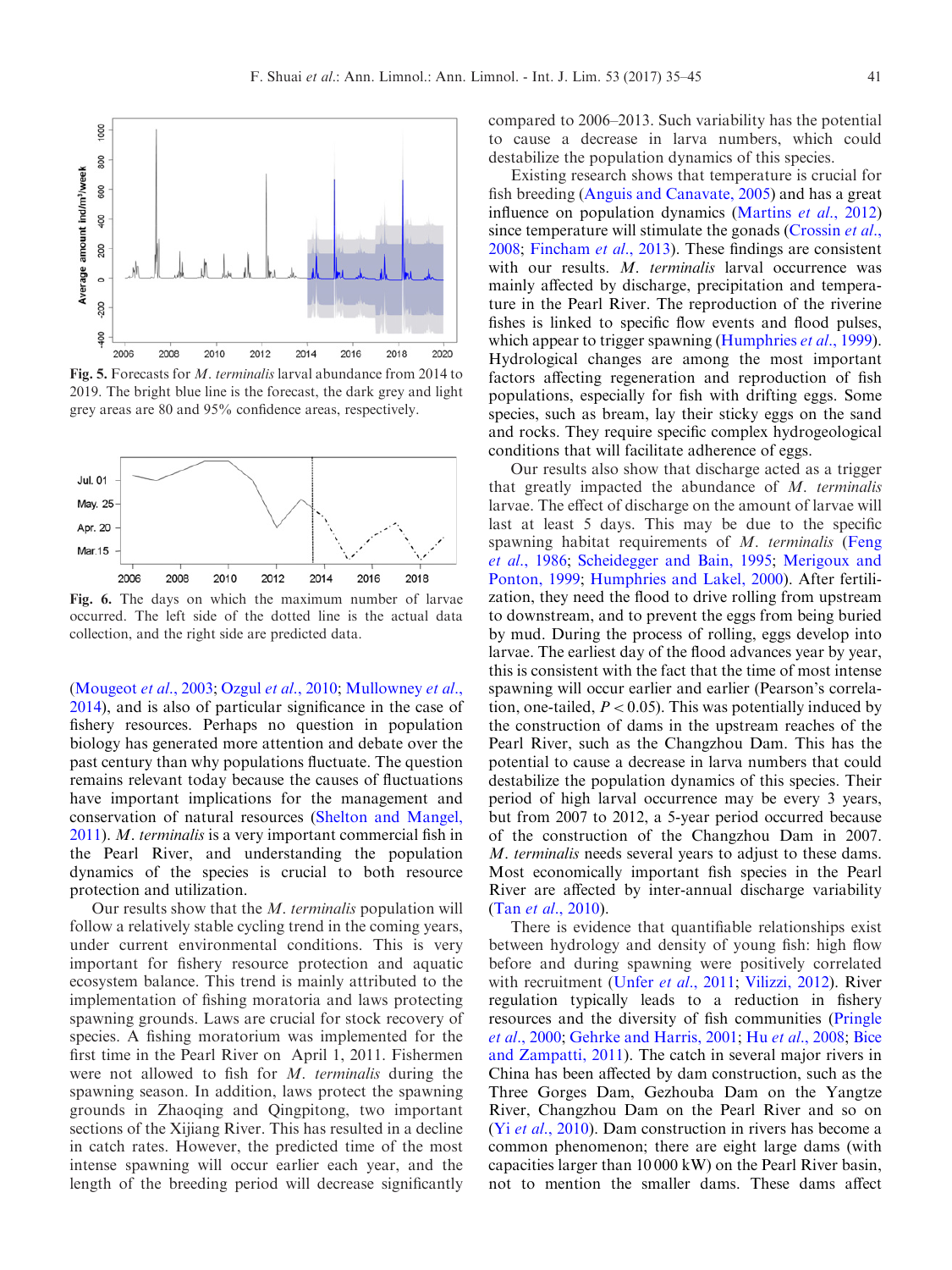<span id="page-7-0"></span>

Fig. 7. Residuals and forecast errors from the fitted ARIMA $(1, 1, 2)(0, 1, 1)$ <sub>52</sub> model for the *M. terminalis* larvae trends.

natural hydrology and flow, and thus impact the biodiversity of fishes in which spawning depends on changes in hydrological pulse ([Martin and Paller, 2008](#page-9-0)). In addition, the spawning period is occurring earlier each year. This may be related to global warming, but confirmation of this hypothesis requires further investigation. In order to protect the M. terminalis population and its spawning grounds, some wading engineering should be banned by river managers, such as dam construction, waterway regulation and so on.

Ecological time-series data are typically non-linear, highly irregular and involve seasonality. For such data, first-order autoregressive and traditional statistical models such as correlation analysis may miss important features of the data [\(Cazelles and Stone, 2003\)](#page-8-0). The ARIMA model is a powerful tool with which to analyse time-series data and the CCF is also a priority method to identify how environments affect organisms, for instance how discharge affects fish larva abundance. Many methods exist for forecasting seasonal time-series data, such as exponential smoothing, autoregressive neural networks (ANN), autoregressive recurrent neural networks (ARNN) and so on (Kim et al.[, 2015](#page-8-0)). An ARIMA model based on autocorrelations, taking account of how "noisy" the series is, is an adaptive and extrapolative method that can provide more accurate projections than those using asymmetry and weights. With enough elements regressed and averaged, the ARIMA model can fit an approximation to almost any time-series and has definite merits for data interpretation (Kim *et al.*, 2015), and has been successfully applied in ecology, including for river systems [\(Kim, 2016](#page-9-0)) and studies of insects ([Castro-Rebolledo and Donato-](#page-8-0)[Rondon, 2015\)](#page-8-0). Compared with the most common habitat suitability and species distribution models, such as the ecological niche factor analysis (ENFA) ([Brotons](#page-8-0) et al., [2004](#page-8-0)), niche-based models (NBMs) (Gama et al.[, 2016\)](#page-8-0),

generalized linear models (GLM) ([Hirzel](#page-8-0) et al., 2001) and Maxent model [\(Brotons](#page-8-0) et al. 2004), the ARIMA model has advantages in terms of population trend predictions, because it combines species abundance data in the analysis. This enables the study of non-stationary spatial or time-dependent data characteristics. While the habitat suitability and species distribution models mainly use presence data or presence/absence data, they will miss important features of the data [\(Cazelles and Stone, 2003\)](#page-8-0), and are unable to retrieve the moment when the links are the most pre-eminent.

Our data were collected three times a day every other day from January 2006 to December 2013: such a highresolution monitoring database is rarely found in ecology. These data would be valuable in the development of ARIMA models for autoregressive prediction. Therefore, the characteristics of  $M$ . terminalis population dynamics identified by a seasonal ARIMA model in this study can be used to improve fishery resource protection and river management in the Pearl River. We believe that river flow, both as discharge and flood pulses, controls larval abundance in the Pearl River. In order to confidently identify and understand in greater detail how environmental factors might influence annual patterns in the M. terminalis population, long-term monitoring of all fish larval abundances and other environmental factors (such as redox potential (ORP), total dissolved solids (TDS) and transparency), along with alien species population data, and anthropogenic disturbance data (such as aquaculture, dam construction, agriculture and human settlement) in the Pearl River are needed.

Acknowledgements. We are grateful to the LOTUS Unlimited Erasmus Mundus that gave the first author post-doc mobility. We are also grateful to the Zhaoqing Detachment of the Guangdong Fishing Administrative Brigade for their assistance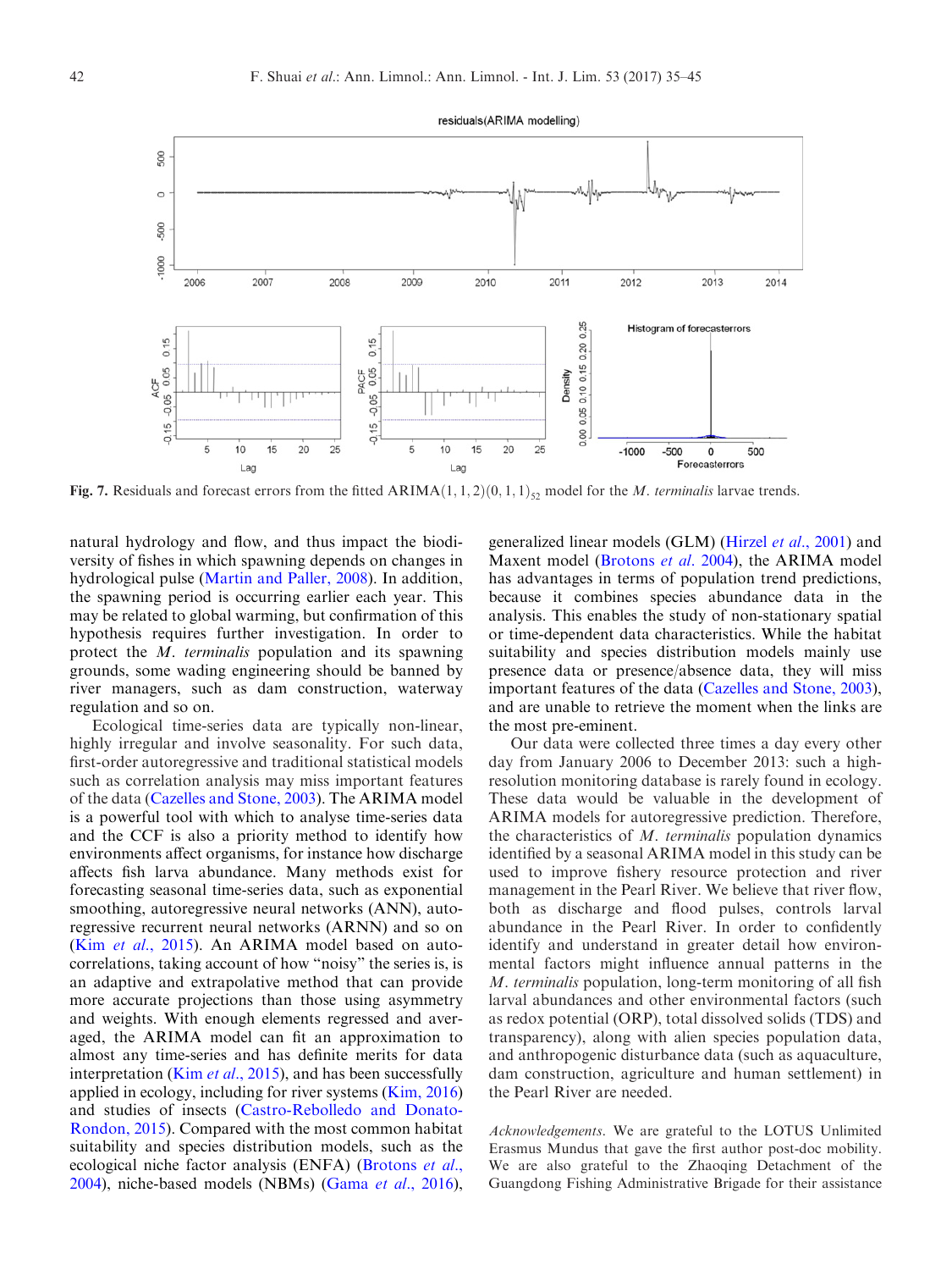<span id="page-8-0"></span>in the field. We thank Peter Winterton for his assistance in writing this manuscript. This study was supported by the National Natural Science Foundation of China (grant no. 31400354), the Special Scientific Research Funds for Central Non-profit Institutes and the Chinese Academy of Fishery Sciences (grant no. 2015B01PT01). This study was supported by the Guangxi Natural Science Foundation of China (grant no. 2013GXNSFEA053003) and the Special Fund for Agro-Scientific Research in the Public Interest (grant no. 201303048).

## **References**

- Anderson C.N., Hsieh C.H., Sandin S.A., Hewitt R., Hollowed A., Beddington, J., May R.M. and Sugihara G., 2008. Why fishing magnifies fluctuations in fish abundance. Nature, 452, 835–839.
- Angeler D.G., Viedma O. and Moreno J.M., 2009. Statistical performance and information content of time lag analysis and redundancy analysis in time series modeling. Ecology, 90, 3245–3257.
- Anguis V. and Canavate J.P., 2005. Spawning of captive Senegal sole (Solea senegalensis) under a naturally fluctuating temperature regime. Aquaculture, 243, 133–145.
- Bice C.M. and Zampatti B.P., 2011. Engineered water level management facilitates recruitment of non-native common carp, Cyprinus carpio, in a regulated lowland river. Ecol. Eng., 37, 1901–1904.
- Box G.E., Jenkins G.M. and Reinsel G.C., 2013. Time Series Analysis: Forecasting and Control, John Wiley & Sons, Hoboken, New Jersey.
- Brotons L., Thuiller W., Araújo M.B. and Hirzel A.H., 2004. Presence-absence versus presence-only modelling methods for predicting bird habitat suitability. Ecography, 27, 437–448.
- Castro-Rebolledo M.I. and Donato-Rondon J.Ch., 2015. Emergence patterns in tropical insects: the role of water discharge frequency in an Andean Stream. Ann. Limnol. - Int. J. Lim., 51, 147–155.
- Cazelles B. and Stone L., 2003. Detection of imperfect population synchrony in an uncertain world. J. Anim. Ecol., 72, 953–968.
- Chatfield C., 2000. Time Series Forecasting, Chapman & Hall/ CRC, London.
- Chen, R.G., Lu, Z.F., 2006. Guangxi Freshwater Fishes, Guangxi People's Publishing House, Guangxi, pp. 165–167.
- Copp G.H., 1993. Microhabitat use of fish larvae and  $0+$  juveniles in a small abandoned channel of the upper River Rhône, France. Folia Zool., 42, 153-164.
- Copp G.H., Kovac V. and Siryova S., 2010. Microhabitat use by stream-dwelling spirlin Alburnoides bipunctatus and accompanying species: implications for conservation. Folia Zool., 59, 240–256.
- Crossin G.T., Hinch S.G., Cooke S.J., Welch D.W., Patterson D.A., Jones S.R.M. et al., 2008. Exposure to high temperature influences the behaviour, physiology, and survival of sockeye salmon during spawning migration. Can. J. Zool., 86, 127–140.
- Dulvy N.K., Sadovy Y. and Reynolds J.D., 2003. Extinction vulnerability in marine populations. Fish Fish., 4, 25–64.
- Feng Q.X., Wang J.C. and You B.Z., 1986. The investigation report of Guangdong bream spawning grounds. Freshwat.  $Fish., 6, 1–5$  (in Chinese).
- Fincham J.I., Rijnsdorp A.D. and Engelhard G.H., 2013. Shifts in the timing of spawning in sole linked to warming sea temperatures. J. Sea Res., 75, 69-76.
- Frankham R., 1996. Relationship of genetic variation to population size in wildlife. Conserv. Biol., 10, 1500–1508.
- Frankham R., 2005. Genetics and extinction. Biol. Conserv., 126, 131–140.
- Fromentin J.M. and Powers J.E., 2005. Atlantic bluefin tuna: population dynamics, ecology, fisheries and management. Fish Fish., 6, 281–306.
- Gama M., Crespo D., Dolbeth M. and Anastácioa P., 2016. Predicting global habitat suitability for Corbicula fluminea using species distribution models: the importance of different environmental datasets. Ecol. Model., 319, 163–169.
- Gehrke P.C. and Harris J.H., 2001. Regional-scale effects of flow regulation on lowland riverine fish communities in New South Wales, Australia. Regul. River, 17, 369–391.
- Georgakarakos S., Haralabous J., Valavanis V., Arvanitidis C., Koutsoubas D. and Kapantagakis A., 2002. Loliginid and ommastrephid stock prediction in Greek waters using time series analysis techniques. Bull. Mar. Sci., 71, 269–287.
- Georgakarakos S., Koutsoubas D. and Valavanis V., 2006. Time series analysis and forecasting techniques applied on loliginid and ommastrephid landings in Greek waters. Fish. Res., 78, 55–71.
- Gutierrez-Estrada J.C., Silva C., Yanez E., Rodriguez N. and Pulido-Calvo I., 2007. Monthly catch forecasting of anchovy Engraulis ringens in the north area of Chile: non-linear univariate approach. Fish. Res., 86, 188–200.
- Hirzel A.H., Helfer V. and Metral F., 2001. Assessing habitatsuitability models with a virtual species. Ecol. Model., 145, 111–121.
- Hu W.W., Wang G.X., Deng W. and Li S.N., 2008. The influence of dams on ecohydrological conditions in the Huaihe River basin, China. Ecol. Eng., 33, 233–241.
- Humphries P. and Lakel P.S., 2000. Fish larvae and the management of regulated rivers. Regul. River., 16, 421– 432.
- Humphries P., King A.J. and Koehn J.D., 1999. Fish, flows and floodplains: links between freshwater fish and their environment in the Murray–Darling River system, Australia. Environ. Biol. Fish., 56, 129–151.
- Hunt T.L., Douglas J.W., Allen M.S., Gwinn D.C., Tonkin Z., Lyon J. and Pickworth A., 2011. Evaluation of population decline and fishing sustainability of the endangered Australian freshwater fish Macquaria australasica. Fisheries Manag. Ecol., 18, 513–520.
- Jeong K.S., Kim D.K., Jung J.M., Kim M.C. and Joo G.J., 2008. Non-linear autoregressive modelling by Temporal Recurrent Neural Networks for the prediction of freshwater phytoplankton dynamics. Ecol. Model., 211, 292–300.
- Jobling M., 1995. Environmental Biology of Fishes, Chapman and Hall Publishers, London, 455 p.
- Kim J.Y., Jeong H.C., Kim H. and Kang S., 2015. Forecasting the monthly abundance of anchovies in the South Sea of Korea using a univariate approach. Fish. Res., 161, 293–302.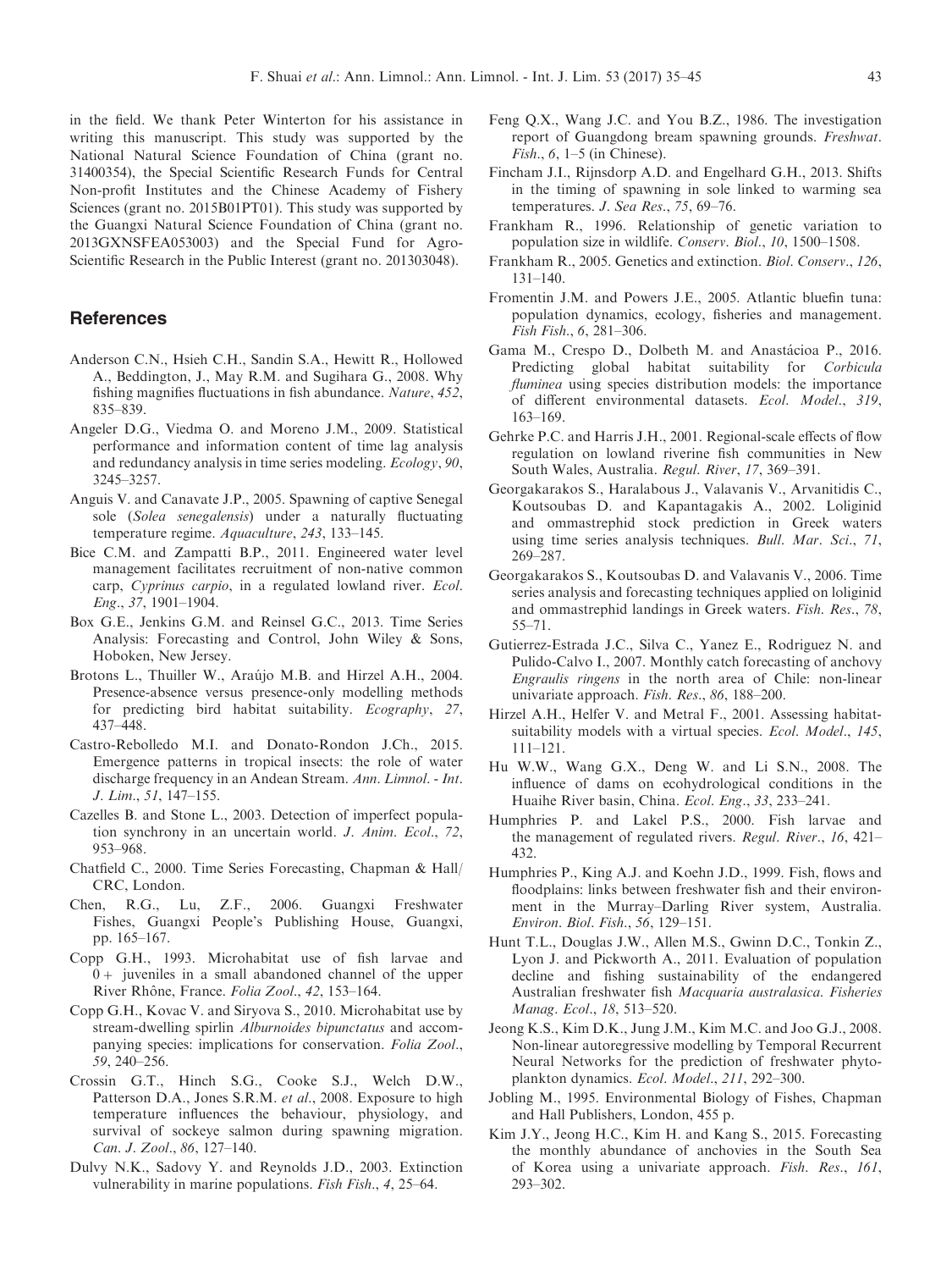- <span id="page-9-0"></span>Kim S., 2016. A multiple process univariate model for the prediction of chlorophyll-a concentration in river systems. Ann. Limnol. - Int. J. Lim., 52, 137–150.
- Koslow J.A., Goericke R., Lara-Lopez A. and Watson W., 2011. Impact of declining intermediate-water oxygen on deepwater fishes in the California Current. Mar. Ecol. Prog. Ser., 436, 207–218.
- Koutroumanidis T., Iliadis L. and Sylaios G.K., 2006. Timeseries modelling of fishery landings using ARIMA models and Fuzzy Expected Intervals software. Environ. Modell. Softw., 21, 1711–1721.
- Legendre P. and Gallagher E.D., 2001. Ecologically meaningful transformations for ordination of species data. Oecologia, 129, 271–280.
- Legendre P. and Legendre L.F.J., 2012. Numerical Ecology, Elsevier, Amsterdam, pp. 117–121.
- Makarenkov V. and Legendre P., 2002. Nonlinear redundancy analysis and canonical correspondence analysis based on polynomial regression. Ecology, 83, 1146–1161.
- Mangel M., Brodziak J. and DiNardo G., 2010. Reproductive ecology and scientific inference of steepness: a fundamental metric of population dynamics and strategic fisheries management. Fish Fish., 11, 89–104.
- Manjarres-Martinez L.M., Gutierrez-Estrada J.C., Mazenet-Gonzalez J. and Soriguer M.C., 2010. Seasonal patterns of three fish species in a Caribbean coastal gill-net fishery Biologically induced or climate-related aggregations? Fish. Res., 106, 358–367.
- Martin F.D. and Paller M.H., 2008. Ichthyoplankton transport in relation to floodplain width and inundation and tributary creek discharge in the lower Savannah River of Georgia and South Carolina. Hydrobiologia, 598, 139–148.
- Martins E.G., Hinch S.G., Patterson D.A., Hague M.J., Cooke S.J. and Miller K.M. et al., 2012. High river temperature reduces survival of sockeye salmon (Oncorhynchus nerka) approaching spawning grounds and exacerbates female mortality. Can. J. Fish. Aquat. Sci., 69, 330–342.
- Merigoux S. and Ponton D., 1999. Spatio-temporal distribution of young fish in tributaries of natural and flow regulated sections of a neotropical river in French Guiana. Freshwat. Biol., 42, 177–198.
- Morais P., 2008. Review on the major ecosystem impacts caused by damming and watershed development in an Iberian basin (SW-Europe): focus on the Guadiana estuary. Ann. Limnol. - Int. J. Lim., 44, 105–117.
- Mougeot F., Redpath S.M. and Hudson P.J., 2003. The effect of aggressiveness on the population dynamics of a territorial bird. Nature, 421, 737–739.
- Mouthon J. and Daufresne M., 2008. Population dynamics and life cycle of Pisidium amnicum (Muller) (Bivalvia: Sphaeriidae) and *Valvata piscinalis* (Muller) (Gastropoda: Prosobranchia) in the Saone river, a nine-year study. Ann. Limnol. - Int. J. Lim., 44, 241–251.
- Mullowney D.R., Dawe E.G., Colbourne E.B. and Rose G.A., 2014. A review of factors contributing to the decline of Newfoundland and Labrador snow crab (Chionoecetes opilio). Rev. Fish. Biol. Fisher., 24, 639–657.
- Novacek M.J. and Cleland E.E., 2001. The current biodiversity extinction event: scenarios for mitigation and recovery. Proc. Natl. Acad. Sci. USA, 98, 5466–5470.
- Ozgul A., Child D.Z., Oli M.K., Armitage K.B., Blumstein D.T., Olson L.E., Tuljapurkar S. and Coulson T., 2010. Coupled dynamics of body mass and population growth in response to environmental change. Nature, 466, 482–485.
- Paradis E., Baillie S.R., Sutherland W.J. and Gregory R.D., 2000. Spatial synchrony in populations of birds: effects of habitat, population trend, and spatial scale. *Ecology*, 81, 2112–2125.
- Pringle C.M., Freeman M.C. and Freeman B.J., 2000. Regional effects of hydrologic alterations on riverine macrobiota in the New World: tropical-temperate comparisons the massive scope of large dams and other hydrologic modifications in the temperate New World has resulted in distinct regional trends of biotic impoverishment. While neotropical rivers have fewer dams and limited data upon which to make regional generalizations, they are ecologically vulnerable to increasing hydropower development and biotic patterns are emerging. *BioScience*, 50, 807–823.
- Probst W.N., Stoll S., Peters L., Fischer P. and Eckmann R., 2009. Lake water level increase during spring affects the breeding success of bream Abramis brama (L.). Hydrobiologia, 632, 211–224.
- R Development Core Team, 2011. R: A Language and Environment for Statistical Computing. R Foundation for Statistical computing, Vienna, Austria. Available online at: http://www.R-project.org
- Sala O.E., Chapin F.S., Armesto J.J., Berlow E., Bloomfield J., Dirzo R., Huber-Sanwald E., Huenneke L.F., Jackson R.B., Kinzig A., Leemans R., Lodge D.M., Mooney H.A., Oesterheld M., Poff N.L., Sykes M.T., Walker B.H., Walker M. and Wall D.H., 2000. Global biodiversity scenarios for the year 2100. Science, 287, 1770–1774.
- Sassa C. and Hirota Y., 2013. Seasonal occurrence of mesopelagic fish larvae on the onshore side of the Kuroshio off southern Japan. Deep-Sea Res. Pt. I., 81, 49–61.
- Scheidegger K.J. and Bain M.B., 1995. Larval fish distribution and microhabitat use in free-flowing and regulated rivers. Copeia, 125–135.
- Shelton A.O. and Mangel M., 2011. Fluctuations of fish populations and the magnifying effects of fishing. Proc. Natl. Acad. Sci. USA, 108, 7075–7080.
- Stenseth N.C. and Rouyer T., 2008. Ecology: destabilized fish stocks. Nature, 452, 825–826.
- Tan X.C., Li X.H., Lek S., Li Y., Wang C., Li J. and Luo J.R., 2010. Annual dynamics of the abundance of fish larvae and its relationship with hydrological variation in the Pearl River. Environ. Biol. Fish., 88, 217–225.
- Tsitsika E.V., Maravelias C.D. and Haralabous J., 2007. Modeling and forecasting pelagic fish production using univariate and multivariate ARIMA models. Fish. Sci., 73, 979–988.
- Unfer G., Hauer C. and Lautsch E., 2011. The influence of hydrology on the recruitment of brown trout in an Alpine river, the Ybbs River, Austria. Ecol. Freshwat. Fish., 20, 438–448.
- Vilizzi L., 2012. Abundance trends in floodplain fish larvae: the role of annual flow characteristics in the absence of overbank flooding. Fundam. Appl. Limnol., 181, 215–227.
- Vilizzi L. and Copp G.H., 2005. An analysis of  $0 + \text{barbel}$ (Barbus barbus) response to discharge fluctuations in a flume. River. Res. Appl., 21, 421–438.